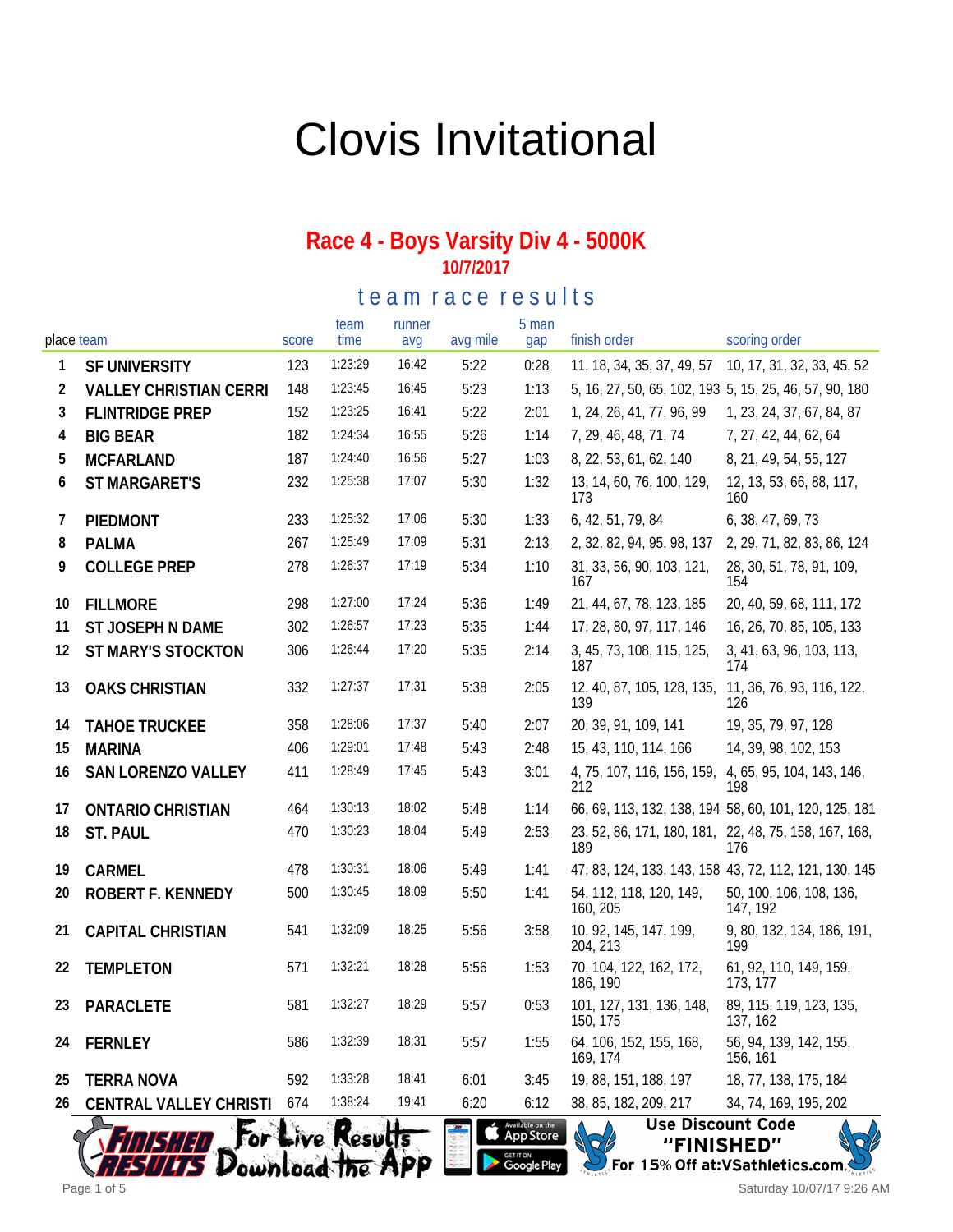### **Race 4 - Boys Varsity Div 4 - 5000K 10/7/2017**

### te am race results

| place team |                           | score | team<br>time | runner<br>avg | avg mile | 5 man<br>gap | finish order                         | scoring order                        |
|------------|---------------------------|-------|--------------|---------------|----------|--------------|--------------------------------------|--------------------------------------|
| 27         | <b>NORDHOFF</b>           | 682   | 1:34:27      | 18:53         | 6:04     | 1:13         | 119, 142, 144, 163, 178,<br>198      | 107, 129, 131, 150, 165,<br>185      |
| 28         | WINDWARD                  | 745   | 1:35:57      | 19:11         | 6:10     | 1:10         | 130, 154, 165, 177, 183,<br>203, 219 | 118, 141, 152, 164, 170,<br>190, 204 |
| 29         | <b>HERITAGE CHRISTIAN</b> | 775   | 1:37:21      | 19:28         | 6:16     | 2:53         | 93, 170, 179, 195, 202,<br>214, 218  | 81, 157, 166, 182, 189,<br>200, 203  |
| 30         | <b>MORRO BAY</b>          | 804   | 1:37:33      | 19:30         | 6:16     | 1:03         | 153, 157, 176, 191, 192,<br>206, 210 | 140, 144, 163, 178, 179,<br>193, 196 |
| 31         | <b>EXETER</b>             | 810   | 1:38:35      | 19:43         | 6:20     | 2:29         | 126, 161, 184, 196, 208              | 114, 148, 171, 183, 194              |
| 32         | <b>WILDWOOD</b>           | 822   | 1:39:58      | 19:59         | 6:26     | 3:17         | 111, 164, 200, 201, 211,<br>215      | 99, 151, 187, 188, 197,<br>201       |
|            | DNP HEALDSBURG            |       | 16:42        | 16:42         | 5:22     |              | 25                                   | 1 Runner                             |
|            | DNP SONORA                |       | 33:09        | 16:34         | 5:20     |              | 9, 30                                | 2 Runners                            |
|            | DNP SAN JOAQUIN MEMORIAL  |       | 35:00        | 17:30         | 5:38     |              | 58,89                                | 2 Runners                            |
|            | DNP FRAZIER MOUNTAIN      |       | 41:38        | 20:49         | 6:42     |              | 134, 216                             | 2 Runners                            |
|            | DNP NUEVA                 |       | 1:09:01      | 17:15         | 5:33     |              | 36, 55, 63, 81                       | 4 Runners                            |
|            | DNP BISHOP MANOGUE (NV)   |       | 1:13:05      | 18:16         | 5:52     |              | 59, 68, 72, 207                      | 4 Runners                            |

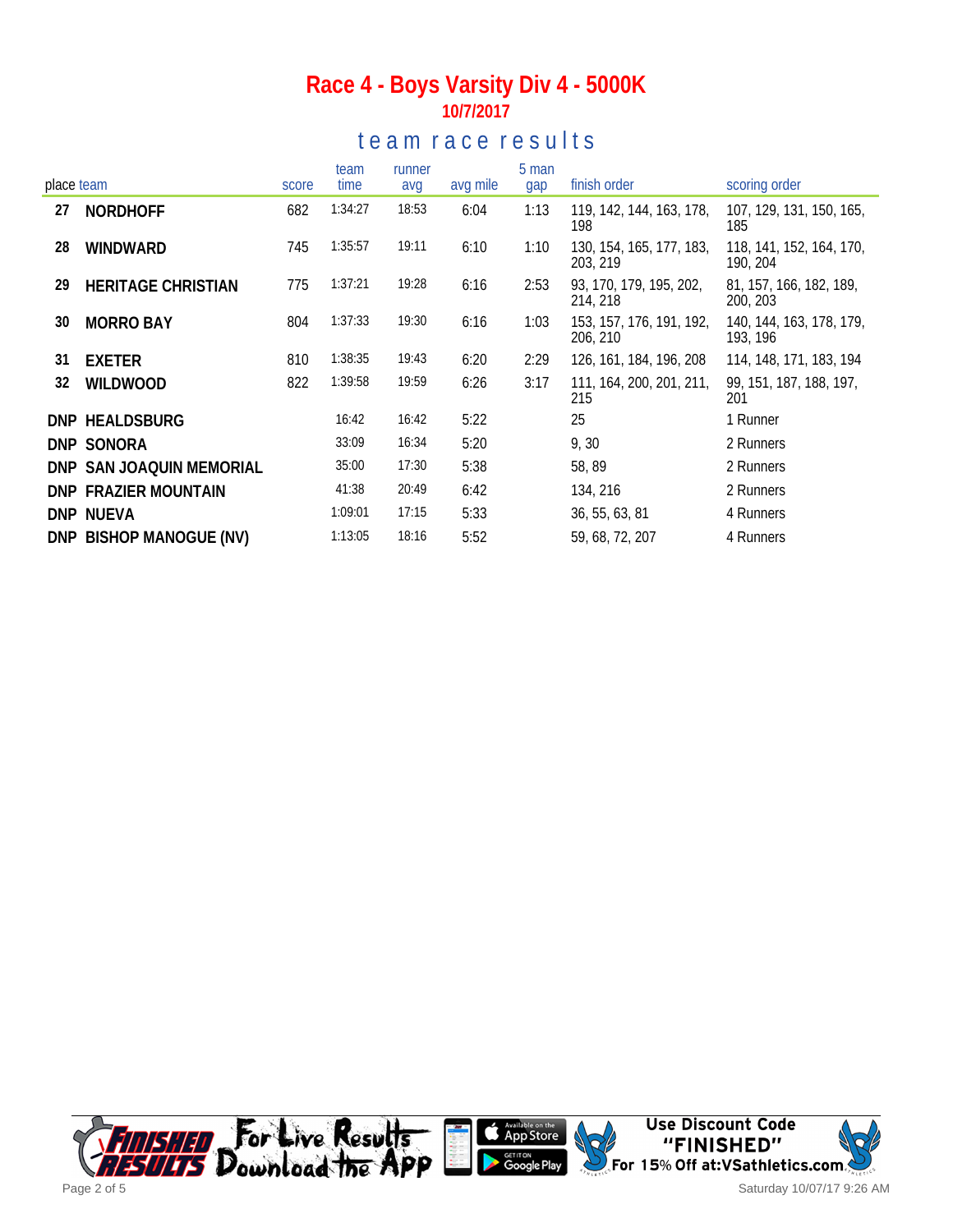# Clovis Invitational

#### **Race 4 - Boys Varsity Div 4 - 5000K 10/7/2017**

## individual race results

| place          | name                              |    | grade school           | time      | points         | place | name                                |    | grade school           | time    | points |
|----------------|-----------------------------------|----|------------------------|-----------|----------------|-------|-------------------------------------|----|------------------------|---------|--------|
| 1              | <b>EVAN PATTINELLI</b>            | 12 | <b>Flintridge Prep</b> | 15:31.3 1 |                | 35    | <b>ANDREW CHENG</b>                 | 10 | <b>SF University</b>   | 16:51.8 | - 32   |
| 2              | <b>SAM LAVORATO</b>               | 11 | Palma                  | 15:39.7   | $\overline{2}$ | 36    | ETHAN WALKER                        | 12 | Nueva                  | 16:52.0 |        |
| 3              | <b>KARL WINTER</b>                | 12 | St Mary's Stockton     | 15:56.2   | 3              | 37    | <b>ELLIOTT WEIL</b>                 | 11 | <b>SF University</b>   | 16:53.2 | 33     |
| 4              | <b>CHRIS ANDERSON</b>             | 11 | San Lorenzo Valley     | 16:00.1   | 4              | 38    | <b>GARRIN SCHAAP</b>                | 11 | Central Valley Chris   | 16:53.9 | 34     |
| 5              | <b>JOSH RUPPRECHT</b>             | 12 | Valley Christian Cer   | 16:08.1   | 5              | 39    | <b>MONTANA</b><br><b>MONTGOMERY</b> | 10 | <b>Tahoe Truckee</b>   | 16:55.3 | 35     |
| 6              | REECE PROCTOR                     | 12 | Piedmont               | 16:10.5   | 6              | 40    | <b>GRAHAM NEWMAN</b>                | 12 | Oaks Christian         | 16:56.6 | 36     |
| $\overline{1}$ | RAUL RODRIGUEZ                    | 11 | <b>Big Bear</b>        | 16:12.8   | 7              | 41    | <b>BENNETT OAKES</b>                | 9  | <b>Flintridge Prep</b> | 16:57.4 | 37     |
| 8              | <b>JOSE RODRIGUEZ</b>             | 12 | McFarland              | 16:16.7 8 |                | 42    | <b>WALTER TEITELBAUM</b>            | 12 | Piedmont               | 16:58.3 | 38     |
| 9              | <b>RYAN DUNLAP</b>                | 11 | Sonora                 | 16:21.9   |                | 43    | ROBERT VALENCIA                     | 12 | Marina                 | 17:00.3 | 39     |
| 10             | <b>MICAH FILER</b>                | 12 | Capital Christian      | 16:24.1   | 9              | 44    | EVERARDO MAGANA                     | 12 | Fillmore               | 17:00.7 | 40     |
| 11             | CHARLIE KENNEDY                   | 10 | <b>SF University</b>   | 16:24.4   | 10             |       | <b>GARCIA</b>                       |    |                        |         |        |
| 12             | <b>JACOB ERBES</b>                | 12 | Oaks Christian         | 16:24.7   | 11             | 45    | <b>ISIAH SULIVAN</b>                | 12 | St Mary's Stockton     | 17:01.5 | 41     |
| 13             | <b>MATT SOTO</b>                  | 12 | St Margaret's          | 16:25.6   | 12             | 46    | <b>GIANNI ROBERTS</b>               | 10 | <b>Big Bear</b>        | 17:03.2 | 42     |
| 14             | ROBBIE GRAHAM                     | 10 | St Margaret's          | 16:26.0   | 13             | 47    | <b>NATHAN SUESS</b>                 | 12 | Carmel                 | 17:04.0 | 43     |
| 15             | <b>CHRISTOPHER</b><br>PLASCENCIAN | 11 | Marina                 | 16:26.7   | 14             | 48    | <b>DANNY STILES</b>                 | 12 | <b>Big Bear</b>        | 17:05.6 | 44     |
| 16             | <b>RYAN VREEKE</b>                | 12 | Valley Christian Cer   | 16:27.1   | 15             | 49    | <b>EZRA PARKHILL</b>                | 11 | <b>SF University</b>   | 17:05.6 | 45     |
| 17             | <b>ZAVIER ANNIS</b>               | 10 | St Joseph N Dame       | 16:27.8   | 16             | 50    | PAYTON KOOI                         | 12 | Valley Christian Cer   | 17:05.6 | 46     |
| 18             | <b>CLAY MILLS</b>                 | 10 | <b>SF University</b>   | 16:28.9   | 17             | 51    | JACK DONALDSON                      | 10 | Piedmont               | 17:05.8 | 47     |
| 19             | <b>ELIAS SANCHEZ</b>              | 11 | Terra Nova             | 16:33.9   | 18             | 52    | <b>OWEN LOZANO</b>                  | 11 | St. Paul               | 17:08.5 | 48     |
| 20             | <b>CALIN LAINE</b>                | 11 | Tahoe Truckee          | 16:35.3   | 19             | 53    | <b>SAMMY DIAZ</b>                   | 12 | McFarland              | 17:10.3 | 49     |
| 21             | MICHAEL SANCHEZ                   | 12 | Fillmore               | 16:35.4   | 20             | 54    | RAFAEL GUTIERREZ                    | 12 | Robert F. Kennedy      | 17:11.1 | 50     |
| 22             | <b>JOSHIA DIAZ</b>                | 12 | McFarland              | 16:36.8   | 21             | 55    | <b>CALEB DITTMAR</b>                | 11 | Nueva                  | 17:11.8 |        |
| 23             | TONY CAMACHO                      | 12 | St. Paul               | 16:39.2   | 22             | 56    | ADAM ZHELEZNYAK                     | 12 | College Prep           | 17:13.4 | 51     |
| 24             | <b>CARSON HASBROUCK</b>           | 11 | <b>Flintridge Prep</b> | 16:40.6   | 23             | 57    | JT MUNZ                             | 12 | <b>SF University</b>   | 17:14.9 | 52     |
| 25             | DANTE GODINEZ                     | 11 | Healdsburg             | 16:42.4   |                | 58    | DIEGO CARRASCO                      | 12 | San Joaquin Memorial   | 17:15.2 |        |
| 26             | <b>SEB EVANS</b>                  | 11 | <b>Flintridge Prep</b> | 16:43.6   | 24             | 59    | <b>JESSE FRY</b>                    | 12 | Bishop Manoque (NV)    | 17:15.3 |        |
| 27             | <b>HAYDEN LEE</b>                 | 12 | Valley Christian Cer   | 16:43.7   | 25             | 60    | <b>CALVIN CAPELLE</b>               | 9  | St Margaret's          | 17:17.1 | 53     |
| 28             | <b>DOMINIC PADRE</b>              | 10 | St Joseph N Dame       | 16:45.7   | 26             | 61    | <b>SETH DIAZ</b>                    | 12 | McFarland              | 17:17.2 | 54     |
| 29             | <b>CHRIS DIAZ</b>                 | 12 | <b>Big Bear</b>        | 16:46.2   | 27             | 62    | <b>JOSE BELTRAN</b>                 | 12 | McFarland              | 17:19.9 | 55     |
| 30             | <b>CLAYTON FRANCO</b>             | 9  | Sonora                 | 16:47.2   |                | 63    | ANGUS ZUKLIE                        | 11 | Nueva                  | 17:20.5 |        |
| 31             | <b>KABIR BHANSALI</b>             | 10 | College Prep           | 16:49.0   |                | 64    | <b>JOSH KIRK</b>                    | 12 | Fernley                | 17:21.1 | 56     |
|                | <b>THOMAS PADILLA</b>             | 11 | Palma                  |           | 28             | 65    | <b>MARK SZEKRENYI</b>               | 11 | Valley Christian Cer   | 17:21.1 | 57     |
| 32             | <b>JACOB LEHMAN-DUKE</b>          | 10 |                        | 16:49.0   | 29             | 66    | ANDREW MUROWATZ                     | 12 | Ontario Christian      | 17:24.0 | 58     |
| 33             |                                   |    | College Prep           | 16:49.6   | 30             | 67    | JONATHAN ORDAZ                      | 12 | Fillmore               | 17:25.7 | 59     |
| 34             | MARCO DACUNHA                     | 12 | <b>SF University</b>   | 16:51.3   | 31             | 68    | <b>ZACH HARRIS</b>                  | 12 | Bishop Manogue (NV)    | 17:26.3 |        |



Available on the App Store **Google Play** 

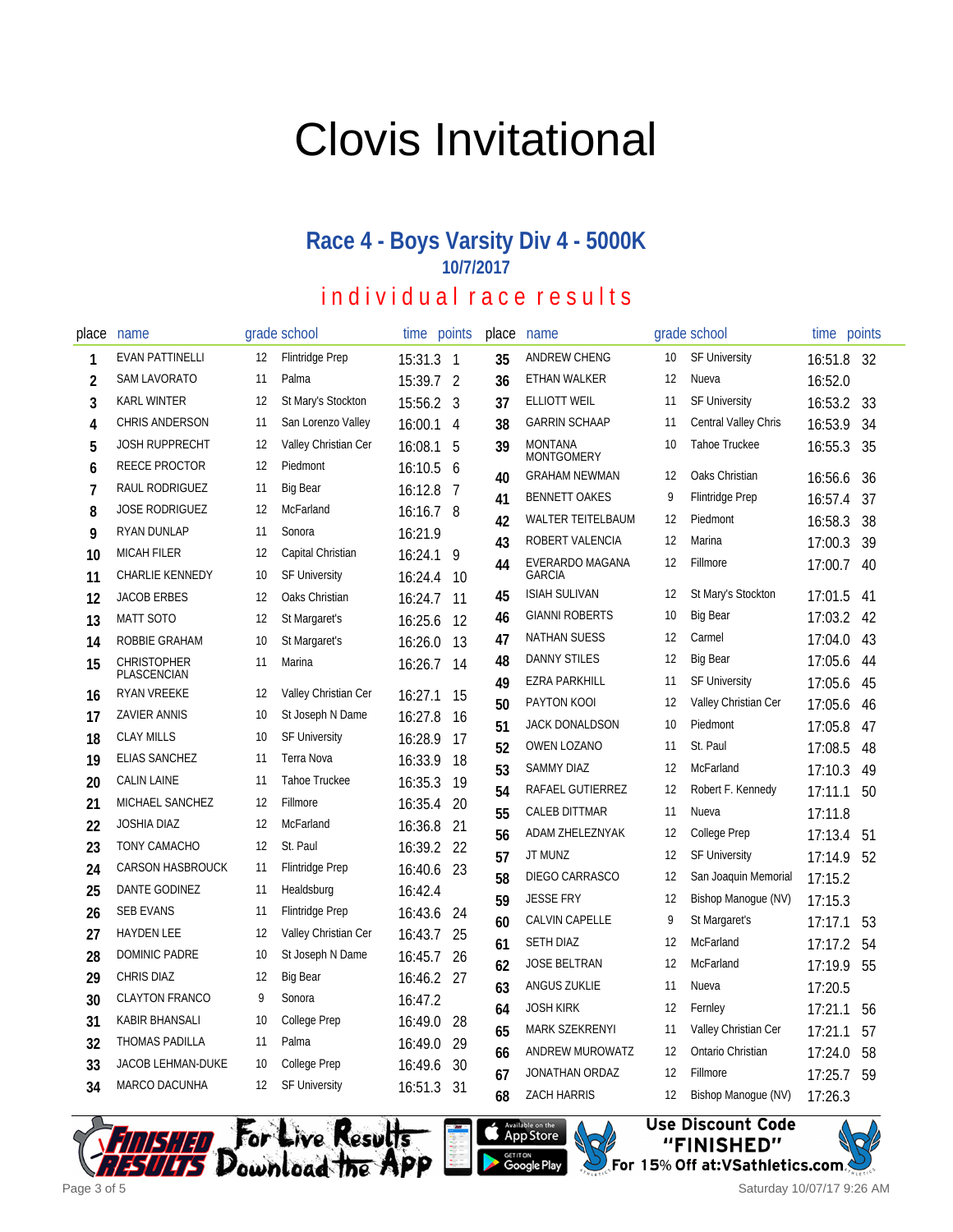## **Race 4 - Boys Varsity Div 4 - 5000K 10/7/2017**

## individual race results

| place | name                   |     | grade school           | time points |      | place      | name                            |    | grade school       | time points        |            |
|-------|------------------------|-----|------------------------|-------------|------|------------|---------------------------------|----|--------------------|--------------------|------------|
| 69    | <b>COLE YOUNG</b>      | 11  | Ontario Christian      | 17:26.6     | 60   | 110        | MICHAEL GARCIA-<br><b>REYES</b> | 11 | Marina             | 18:08.7 98         |            |
| 70    | <b>BRENDEN NILLER</b>  | 11  | Templeton              | 17:26.7     | 61   | 111        | MATTHEW ZEBROWSKI               | 12 | Wildwood           | 18:08.8            | -99        |
| 71    | <b>FLETCHER LITTLE</b> | 11  | <b>Big Bear</b>        | 17:26.9     | 62   | 112        | <b>OSCAR BATISTA</b>            | 9  | Robert F. Kennedy  | 18:09.2            | 100        |
| 72    | <b>KYLE WINKELMEN</b>  | 12  | Bishop Manogue (NV)    | 17:28.3     |      | 113        | ANDREW VANDER TUIG              | 12 | Ontario Christian  | 18:10.0            | 101        |
| 73    | SPENCER LOEWEN         | 11  | St Mary's Stockton     | 17:29.1     | 63   | 114        | <b>LEO ISIDRO</b>               | 10 | Marina             | 18:10.3            | 102        |
| 74    | OSCAR ARELLANO         | 10  | <b>Big Bear</b>        | 17:29.8     | 64   | 115        | <b>CARLOS NATIVIDAD</b>         | 11 | St Mary's Stockton | 18:10.8            | 103        |
| 75    | ROSS MACMILLAN         | 11  | San Lorenzo Valley     | 17:30.4     | 65   | 116        | <b>COREY NOUNNAN</b>            | 9  | San Lorenzo Valley | 18:11.9            | 104        |
| 76    | MATT COLGLAZIER        | 11  | St Margaret's          | 17:31.9     | 66   | 117        | <b>MATTHEW GELLER</b>           | 10 | St Joseph N Dame   | 18:12.7            | 105        |
| 77    | ANDREW ODOM            | 9   | Flintridge Prep        | 17:32.3     | 67   | 118        | NIKOLAS GARDEA                  | 12 | Robert F. Kennedy  | 18:13.7            | 106        |
| 78    | <b>SERGIO PEREZ</b>    | -11 | Fillmore               | 17:33.8     | 68   | 119        | MASON VELASQUEZ                 | 12 | Nordhoff           |                    |            |
| 79    | <b>ETHAN ARGUE</b>     | -11 | Piedmont               | 17:34.5     | 69   |            | <b>GABRIEL SOLANO</b>           | 10 | Robert F. Kennedy  | 18:16.0            | 107        |
| 80    | <b>GABE TREVINO</b>    | 11  | St Joseph N Dame       | 17:35.1     | 70   | 120<br>121 | <b>BRENDAN HOGG</b>             | 11 | College Prep       | 18:19.3<br>18:21.5 | 108<br>109 |
| 81    | PETER ENGER            | 12  | Nueva                  | 17:37.4     |      |            | <b>VINCENT CORELLA</b>          | 11 | Templeton          |                    |            |
| 82    | <b>ARTURO PONCE</b>    | 12  | Palma                  | 17:39.0     | -71  | 122        | <b>JUAN RAMIREZ</b>             | 12 | Fillmore           | 18:23.1            | 110        |
| 83    | <b>RYAN CHANEY</b>     | 12  | Carmel                 | 17:42.0     | -72  | 123        | KIEREN DASTE                    | 10 | Carmel             | 18:24.4            | 111        |
| 84    | <b>SAM WHITE</b>       | 12  | Piedmont               | 17:43.7 73  |      | 124        | KEVIN ACOSTA                    | 12 | St Mary's Stockton | 18:24.9            | 112        |
| 85    | <b>JOSH DYKSTRA</b>    | 11  | Central Valley Chris   | 17:44.0     | -74  | 125        |                                 |    |                    | 18:25.9            | 113        |
| 86    | ANDREW ADANTO          | 10  | St. Paul               | 17:44.0     | 75   | 126        | <b>GAMALIEL HUERTAS</b>         | 12 | Exeter             | 18:27.1            | 114        |
| 87    | <b>CALEB ERLENBORN</b> | 12  | Oaks Christian         | 17:44.3     | - 76 | 127        | <b>THOMAS RIVERA</b>            | 11 | Paraclete          | 18:28.6            | 115        |
| 88    | ADRIAN VIZCARRA        | 10  | Terra Nova             | 17:45.1     | -77  | 128        | ALEK BOZONE                     | 11 | Oaks Christian     | 18:30.0            | 116        |
| 89    | <b>NOAH MENEZES</b>    | 11  | San Joaquin Memorial   | 17:45.2     |      | 129        | <b>MASON HARLINE</b>            | 11 | St Margaret's      | 18:30.7            | 117        |
| 90    | <b>WILL PEALE</b>      | 10  | College Prep           | 17:45.4     | 78   | 130        | <b>JEFFREY ALLEN</b>            | 12 | Windward           | 18:32.1            | 118        |
| 91    | <b>BENJAMIN BREUCH</b> | 10  | <b>Tahoe Truckee</b>   | 17:45.9     | 79   | 131        | ALEJANDRO CARRILLO              | 12 | Paraclete          | 18:32.2            | 119        |
| 92    | <b>MATTHEW SHUMAN</b>  | 11  | Capital Christian      | 17:46.9     | 80   | 132        | JAROD BELDEN                    | 11 | Ontario Christian  | 18:34.2            | 120        |
| 93    | ALLEN LEAVITT          | 12  | Heritage Christian     | 17:47.0     | 81   | 133        | <b>SVENN EYJOFSSON</b>          | 10 | Carmel             | 18:35.0            | 121        |
| 94    | AARON ESCOBAR          | 11  | Palma                  | 17:48.9     | 82   | 134        | <b>ADEN WIEBERS</b>             | 11 | Frazier Mountain   | 18:36.0            |            |
| 95    | <b>OSCAR RUBIO</b>     | 11  | Palma                  | 17:52.7     | 83   | 135        | MICHAEL WOODWARD                | 11 | Oaks Christian     | 18:36.2            | 122        |
| 96    | <b>GRADY MORRISSEY</b> | 10  | <b>Flintridge Prep</b> | 17:54.6     | 84   | 136        | THOMAS CANCIO                   | 11 | Paraclete          | 18:36.7            | 123        |
| 97    | MATTHEW GOODE          | 10  | St Joseph N Dame       | 17:56.5     | 85   | 137        | <b>EDWING CRUZ</b>              | 9  | Palma              | 18:38.5            | 124        |
| 98    | AIDAN LAFFERTY         | 10  | Palma                  | 17:57.3     | 86   | 138        | <b>JOSEPH AVILA</b>             | 12 | Ontario Christian  | 18:38.9            | 125        |
| 99    | <b>ETHAN MOUTES</b>    | 11  | <b>Flintridge Prep</b> | 17:57.9     | 87   | 139        | LEIF MARTIN                     | 9  | Oaks Christian     | 18:40.3            | 126        |
| 100   | LUKE LINAWEAVER        | 11  | St Margaret's          | 17:58.0 88  |      | 140        | <b>ENDY RIOS</b>                | 12 | McFarland          | 18:41.4            | 127        |
| 101   | <b>RENO WILSON</b>     | 12  | Paraclete              | 17:58.4     | 89   | 141        | <b>KC LARKINS</b>               | 11 | Tahoe Truckee      | 18:42.7            | 128        |
| 102   | JOSEPH KAMSTRA         | 12  | Valley Christian Cer   | 17:58.9     | 90   | 142        | RY JOHNSON                      | 11 | Nordhoff           | 18:43.8            | 129        |
| 103   | ETHAN YAN              | 11  | <b>College Prep</b>    | 17:59.7     | 91   | 143        | KENSHI HUSTED                   | 12 | Carmel             | 18:45.1            | 130        |
| 104   | THOMAS RODDA           | 10  | Templeton              | 18:00.1     | 92   | 144        | TONY SYVERSON                   | 11 | Nordhoff           | 18:45.2            | 131        |
| 105   | NATHAN FEDOROFF        | 10  | Oaks Christian         | 18:02.1     | 93   | 145        | LUKE LOCKWOOD                   | 11 | Capital Christian  | 18:45.9            | 132        |
| 106   | <b>MASON TANNEHILL</b> | 12  | Fernley                | 18:03.7     | 94   | 146        | ELLIS CERVANTES                 | 10 | St Joseph N Dame   | 18:49.1            | 133        |
| 107   | <b>CRAIG YEOMANS</b>   | 12  | San Lorenzo Valley     | 18:05.1     | 95   | 147        | NATHAN SULLIVAN                 | 11 | Capital Christian  | 18:49.7            | 134        |
| 108   | MARK GORIYE            | 12  | St Mary's Stockton     | 18:06.8     | 96   | 148        | LUKE SCHATZ                     | 11 | Paraclete          | 18:51.5            | 135        |
| 109   | <b>IDS PROPSTRA</b>    | 11  | Tahoe Truckee          | 18:07.7     | 97   | 149        | PATRIC ESPINOZA                 | 9  | Robert F. Kennedy  | 18:52.1            | 136        |
|       |                        |     |                        |             |      | 150        | ERNESTO BALCAZAR                | 12 | Paraclete          | 18:53.7            | 137        |